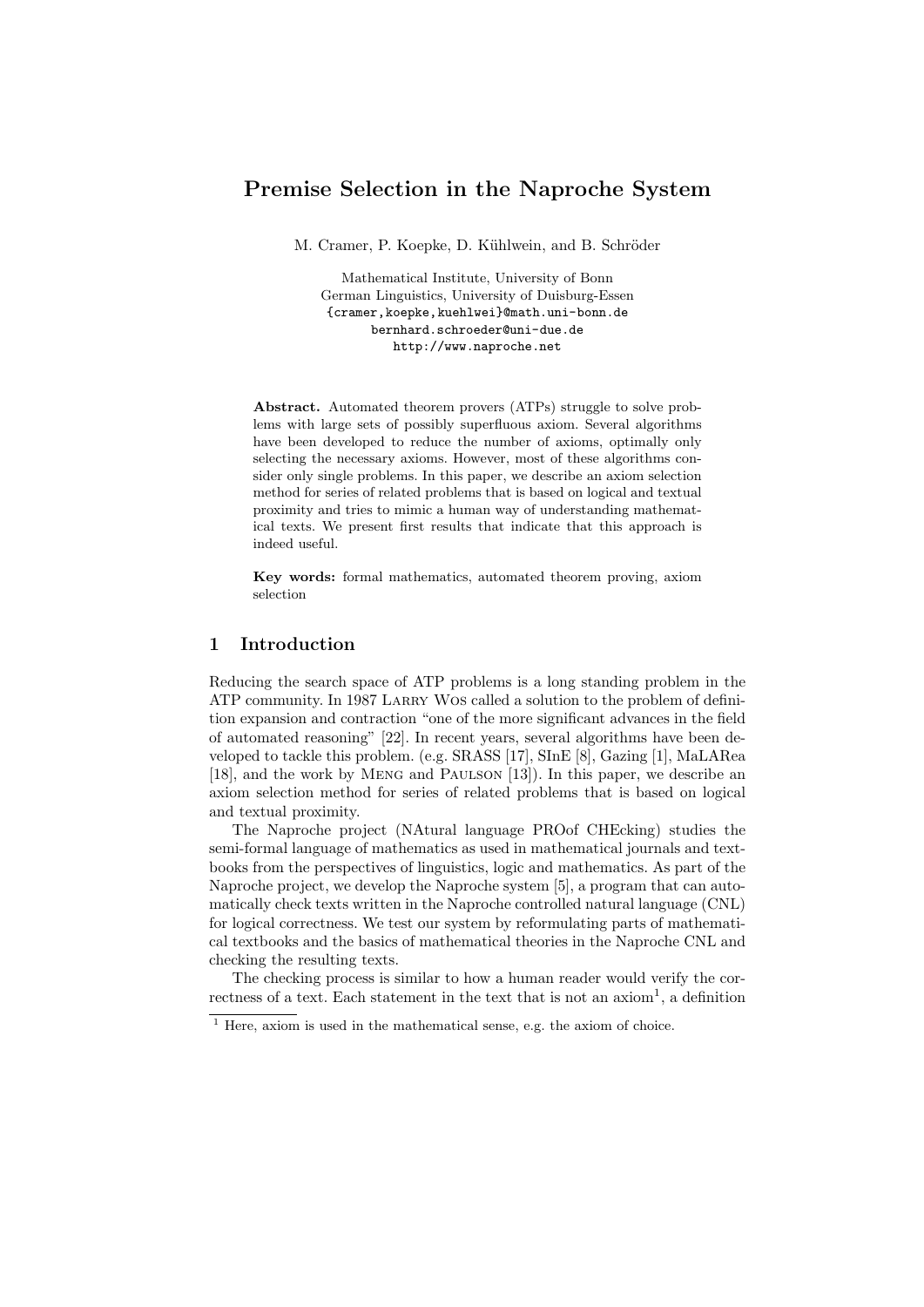or an assumption must follow from the information given so far. Using logical terms, we can say that the statement has to follow from its premises. In the Naproche system, such statements create proof obligations. A proof obligations is an ATP problem with the statement as conjecture and the premises as axioms.

The longer a text is, the more premises are available, which makes proof obligations harder to discharge. Thus, we need to find a way to reduce the number of premises, i.e. reduce the search space of the ATP. For single ATP problems, successful algorithms (e.g. SInE, SRASS) exist. There are also programs that were developed for larger theories, e.g. Gazing and MaLARea. However, to our knowledge there is no system that is based on a 'human' understanding of a proof. The texts we are dealing with read like normal mathematical proofs in natural language. We developed a premise selection algorithm that tries to use some of the information implicit in the human structuring of the proof text.

We first give a quick overview of the Naproche system. Section 2 explains our premise selection algorithm. First results are presented in section 3.

## 2 The Naproche System

The Naproche system [5] checks texts that are written in a controlled natural language for mathematics for correctness. We call this controlled natural language the Naproche CNL. Texts written in the Naproche CNL read like normal mathematical texts. The Naproche CNL is described in a separate paper (see [3]). A quick overview can be found online<sup>2</sup> .

The input text is first translated into a linguistic representation called Proof Representation Structure (PRS, see [3], [4]). From such a PRS the program determines which statements have to be checked and creates the corresponding proof obligations [10]. For the actual proving we use the TPTP infrastructure [16]. The proof obligations are translated into ATP problems in the TPTP format and then sent to an ATP.

There are two main long term goals of the Naproche Project: Firstly, to provide a more natural system for formalising mathematics, and secondly to function as a tool that can help undergraduate students to learn how to write formally correct proofs and thus get used to the semi-formal language of mathematics.

#### 2.1 An Example Text

We present a short example texts taken from the Naproche translation of Euclid's Elements [7]. Note that Naproche uses LATEX-sourcecode as input. The example shows the compiled version.

Example: Let  $a, b$  and  $c$  be distinct points. By Theorem 1 there is a point d, such that  $\overline{da} = \overline{db} = \overline{ab}$ . Let M be the line such that b and d are on M. Let  $\alpha$  be the circle such that b is the center of  $\alpha$ , and c is on  $\alpha$ .

<sup>2</sup> http://www.naproche.net/wiki/doku.php?id=dokumentation:language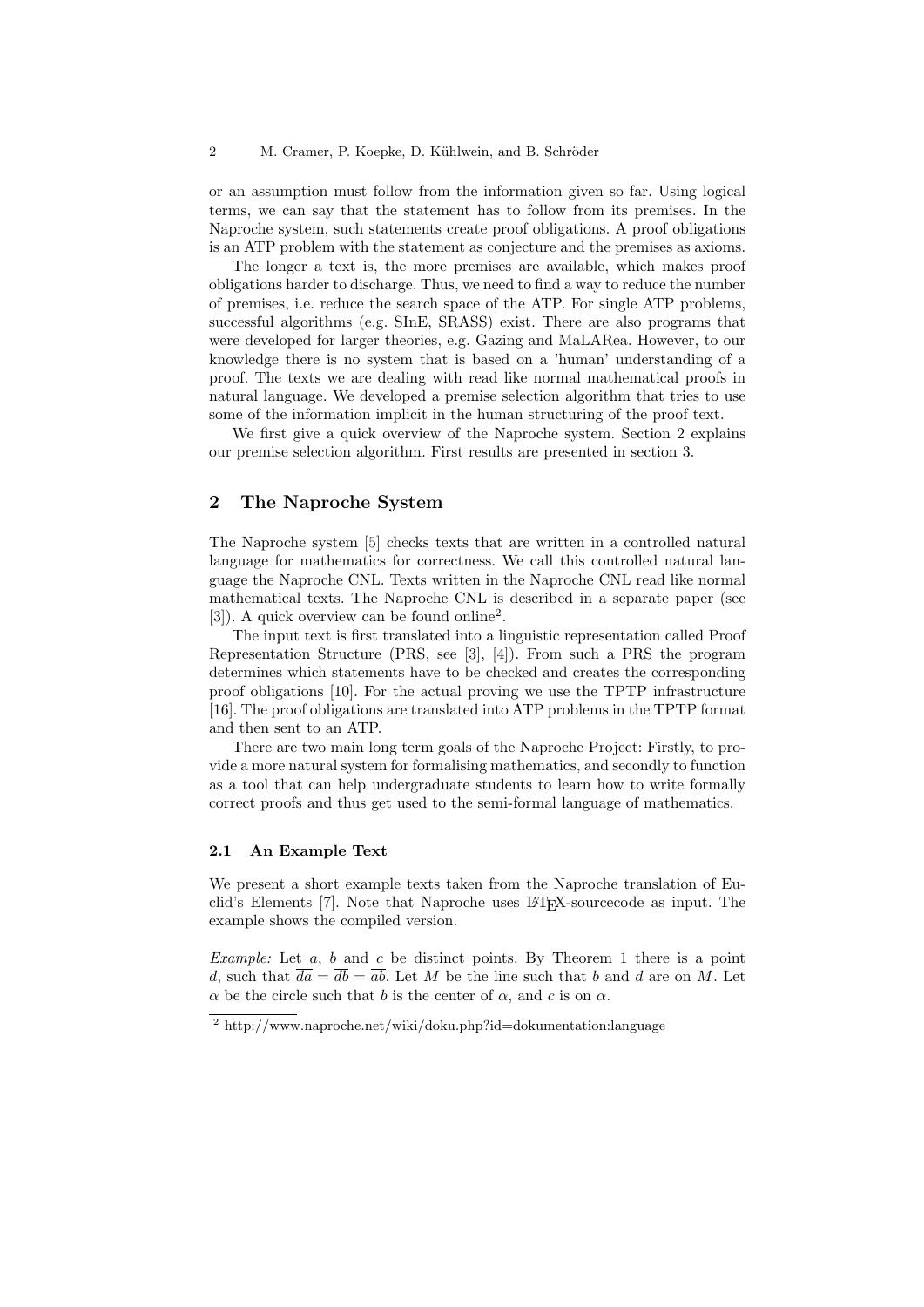#### 2.2 Related Work

There are several projects that are similar to Naproche. We will just name a few: A. Trybulec's Mizar [12] is arguably the most prominent. It was started in 1973, and by today many non-trivial mathematical theorems have been proved. An active community continues to formulate and prove theorems in Mizar. The

results are published regularly in the journal Formalized Mathematics. The Isabelle [14] team is working on Isar [21], a "human-readable structured proof language". The System for Automated Deduction (SAD, [19]) checks texts that are written in its input language, ForThel [20], for correctness.

Claus Zinn did his PhD on Understanding Informal Mathematical Discourse [23], but focused on only two examples. The DIALOG group [2] did experiments with mathematical language in a tutoring context. MOHAN GANESALINGAM [6] studied the language of mathematics in detail, but did not implement his ideas (yet).

What distinguishes Naproche is our focus on deep linguistic analysis of nonannotated natural language. We try to keep our input language as close as possible to the natural language of mathematics.

#### 3 The Premise Selection Algorithm

When verifying the correctness of a proof, mathematicians basically face the same problem as ATPs. They have a given set of premises, i.e. all their mathematical knowledge, and have to derive the conjecture from these premises. Understanding the proof means knowing which premises were used in each step. While the human selection process as a whole is very complicated, there are three parts that can easily be used for automated premise selection.

– Explicit References:

Explicit references like "by theorem  $\lambda$ " are often used in mathematical texts. Such a reference is a clear indication that the referenced object is useful, or even necessary.

– Textual Adjacency:

While human proofs are not as detailed as formal derivations, they are still done step by step. Usually, the proof steps just before a statement are relevant. The most common example of this are assumptions: Assume  $\varphi$ . Then  $\psi$ . Here, the proof step before *Then*  $\psi$  is *Assume*  $\varphi$ , and  $\varphi$  will most likely be needed to prove  $\psi$ .

– Logical Relevance:

Quite often, ideas that were needed in one part of a proof are also needed in another part. I.e. if a definition was needed for the first proof step, it will probably be needed again later in the proof.

In order to capture these ideas we developed Proof Graphs. Each statement of the proof becomes a node in this graph. Two nodes are connected by an (untyped) edge if they are textually or logically close to each other, or if there is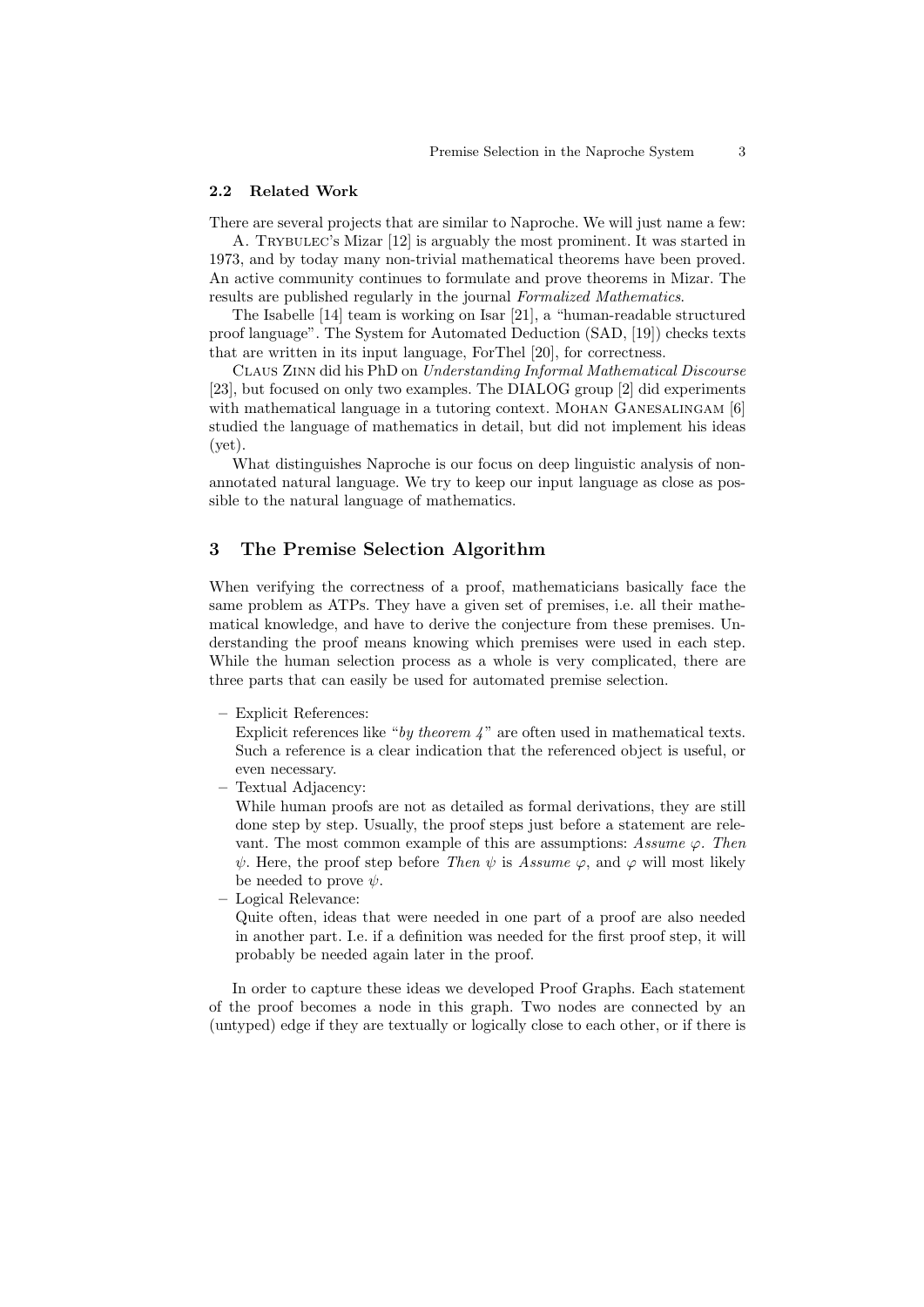an explicit reference from one to the other. We define the distance between two statements as the geodesic distance. i.e. the length of the shortest path from one statement to the other.

Based on Proof Graphs, we can define a premise selection algorithm. Given a proof obligation, the premise selection algorithm determines which of the available premises are given to the ATP. The algorithm was implemented as part of the Naproche system.

Explicit references and textual adjacency are calculated during the linguistic analysis of the text. We say that  $\varphi$  is logically close to  $\psi$  if  $\varphi$  was used in the proof on  $\psi$ . In the implementation, we use GEOFF SUTCLIFFES program *Proof* Summary which analyses ATP proofs.

The premises selection algorithm proceeds as follows:

- Input: Conjecture, Axioms, Distance and Time
- 1 Determine the distance between the Conjecture and the Axioms.
- 2 Select all axioms whose nodes have distance less than Distance from the conjecture Node.
- 3 Create a TPTP problem with the selected axioms and the Conjecture.
- 4 Run an ATP on the problem with time limit Time.
- 5 If the ATP cannot prove the conjecture from the axioms, the starting distance is less than the predefined maximum distance, and the starting time is less than the predefined maximum time, define a new time limit and a new starting distance (e.g.  $NewTime = 2 * Time$  and  $NewDistance = 2 * Distance$ ) and try again.
- 6 If the ATP finds a proof, use the proof given by the ATP to find out which axioms where actually used. Determine the maximum distance of the used axiom to define the new starting distance (e.g.  $NextDistance = (4*Distance +$  $MaxUsedDistance$ )/5) and update the proof graph with this new information.

#### 4 Results

To test the algorithm we checked a Naproche CNL version of the first chapter of LANDAU's Grundlagen der Analysis [11] with and without the premises selection algorithm. This text contains 228 proof obligation with a total number of 7602 premises.

Currently Proof Summary [16] only supports two ATPs, Metis [9] and EP [15]. Both were used during testing. MaxDistance was set to 20, MaxTime was set to 5 seconds, the start Distance was set to 1, and the start Time set to 1 sec. The other values were defined as follows:

> NewTime  $= 2 * Time$ NewDistance  $= 2 * Distance$  $\text{NextDistance} = \lceil \frac{4 * \text{Distance} + \text{MaxUsedDistance}}{5} \rceil$

Table 1 shows the results for EP. Without the premises selection algorithm, seven obligations could not be discharged by EP. With the premise selection algorithm enabled, EP was able to discharge all 228 obligations.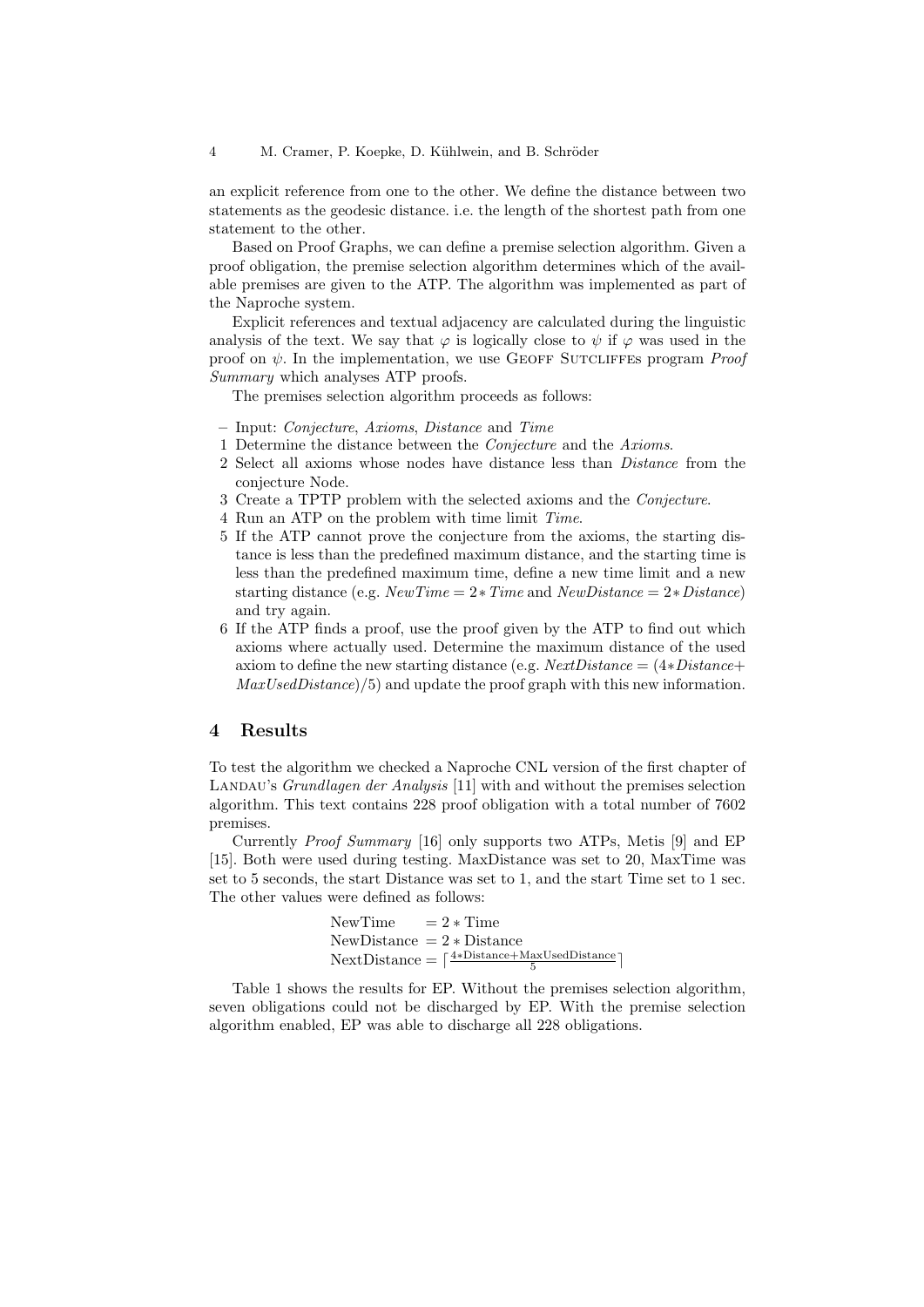## Premise Selection in the Naproche System 5

|                            | Without PS |         | With PS |       |                           |
|----------------------------|------------|---------|---------|-------|---------------------------|
|                            | Total      | Theorem |         |       | No Proof Theorem No Proof |
| obligations                | 228        | 221     | 7       | 228   | 0                         |
| premises                   | 7602       | 7235    | 367     | 3964  | 0                         |
| premises/obligations       |            | 32.74   | 52.43   | 17.39 | N/A                       |
| used premises/obligation   |            | 2.99    | N/A     | 2.93  | N/A                       |
| unused premises/obligation |            | 29.75   | 52.43   | 5.96  | N/A                       |
| average distance           |            | 8.2     | 8.15    | 5.53  | N/A                       |
| average used distance      |            | 3.46    | N/A     | 3.38  | N/A                       |
| average unused distance    |            | 8.68    | 8.15    | 5.96  | N/A                       |

Table 1. Results for EP 1.0

We also determined the average distance of the used (3.46) and unused premises (8.68). These numbers are a clear indicator that our distance definition is indeed useful.

In Table 2 we see the results for Metis. Without the premises selection algorithm, 44 obligations could not be discharged by Metis. With the premise selection algorithm enabled, 26 obligations could not be discharged.

|                            | Without PS |         |       | With PS                   |       |  |
|----------------------------|------------|---------|-------|---------------------------|-------|--|
|                            | Total      | Theorem |       | No Proof Theorem No Proof |       |  |
| obligations                | 228        | 184     | 44    | 202                       | 26    |  |
| premises                   | 7602       | 5630    | 1972  | 2412                      | 1176  |  |
| premises/obligations       |            | 30.6    | 44.82 | 11.94                     | 45.23 |  |
| used premises/obligation   |            | 2.16    | N/A   | 2.09                      | N/A   |  |
| unused premises/obligation |            | 28.43   | 44.42 | 9.85                      | 45.23 |  |
| average distance           |            | 8.98    | 9.64  | 5.22                      | 9.49  |  |
| average used distance      |            | 3.49    | N/A   | 3.22                      | N/A   |  |
| average unused distance    |            | 9.39    | 9.64  | 5.64                      | 9.49  |  |

Table 2. Results for Metis 2.2

The reason why Metis ends up with a lower number of total premises with premises selection enabled is that the fewer obligations an ATP is able to discharge, the less information we have about logical relevance. This affects the subsequent obligations since fewer formulas are within the search distance. Similar to the EP results, the average distance of used premises is much lower (3.49) than the average distance of unused premises (9.39).

For further testing, we created two problem batches. The first one contained the original 228 problems. For the second batch we took all the modified problems that were created when using EP 1.0 and the premises selection algorithm. We sent the problems to GEOFF SUTCLIFFE and he used his TPTP infrastructure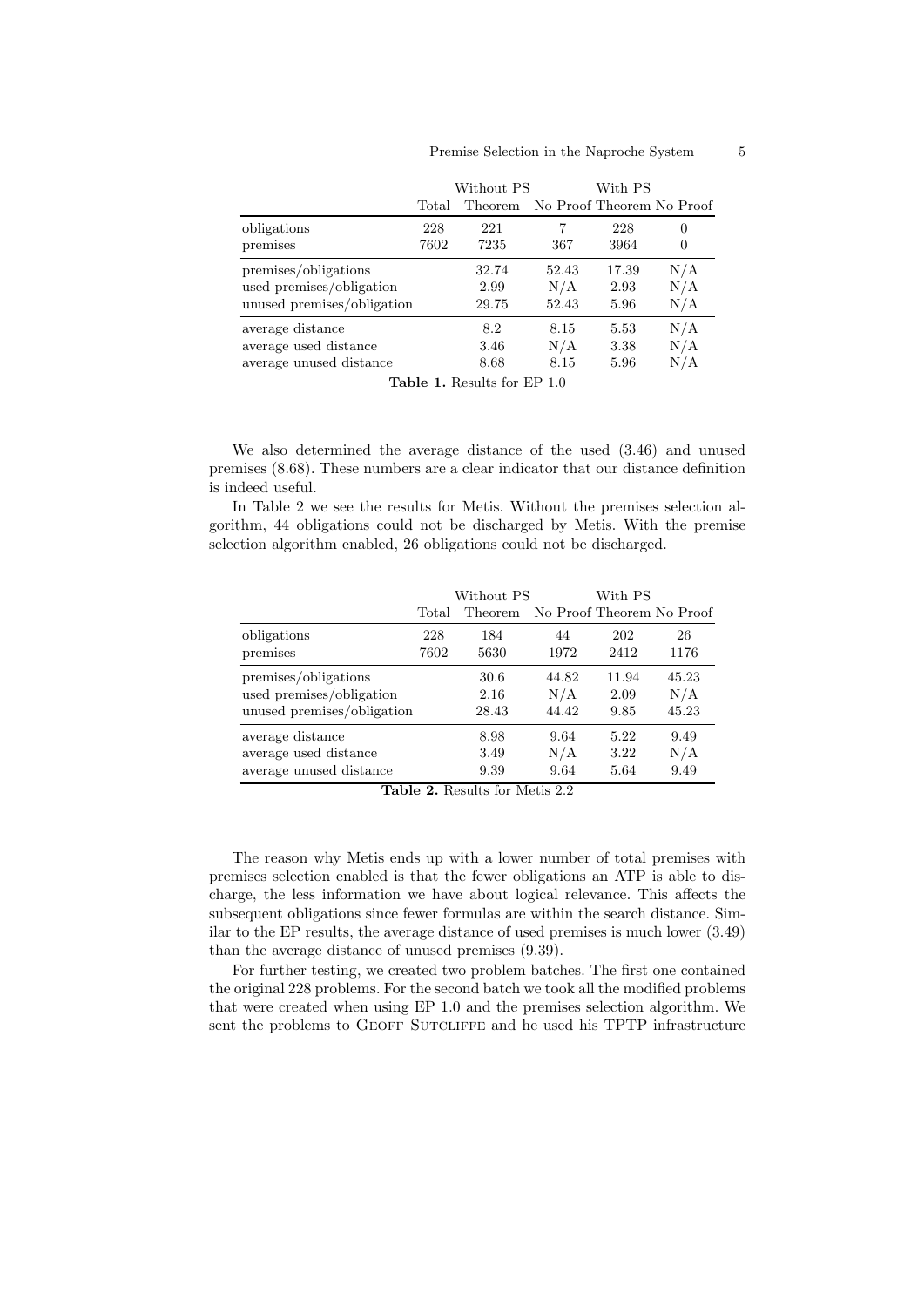to run seven ATP systems on the problems with a time limit of 300 seconds per obligation. The results can be seen in Table 3.

| <b>ATP</b>   | Solved(Modified) Solved(Original) |     |
|--------------|-----------------------------------|-----|
| Bliksem 1.12 | 225                               | 222 |
| E 1.1        | 228                               | 228 |
| Geo 2007f    | 219                               | 210 |
| iProver~0.7  | 223                               | 222 |
| Metis 2.2    | 205                               | 193 |
| Prover9 0908 | 213                               | 221 |
| Vampire 11.0 | 227                               | 227 |

Table 3. Results with more ATPs and time limit 300 sec

182 of the modified problems were solved by all the systems. Of the remaining 46, 39 were solved by 6 out of the 7 systems. 169 of the original problems were solved by all the systems. Of the remaining 59, 50 were solved by 6 out of the 7 systems. 6 of the 9 are also in the set of 7 hard ones from the modified versions of the problems.

Of all ATPs tested, only Prover9 performs worse on the modified problem set. We assume that this is due to the fact that we used EP to create the modified problems. We hope that Prover9 would also perform better with premise selection when being used directly in the Naproche system. Unfortunately this cannot be tested at the moment since Prover9 does not provide Proof Summary parseable output.

## 5 Conclusion and Future Work

While the details of the implementation are and should be up for discussion, the results we received suggest that the ideas behind the premise selection algorithm: textual adjacency, references and reusing the same ideas do seem to work and improve the ATP performance.

For further testing, we would like to compare and combine our approach with other axiom selection algorithms. Furthermore, it would be interesting to see how important the different aspects of the proof graph are.

The main focus for the future will be to create longer and more mathematical texts. Once we do have more material, we will experiment with different modification of the presented Proof Graph.

#### References

1. Dave Barker-Plummer. Gazing: An Approach to the Problem of Definition and Lemma Use. J. Autom. Reasoning, 8(3):311–344, 1992.